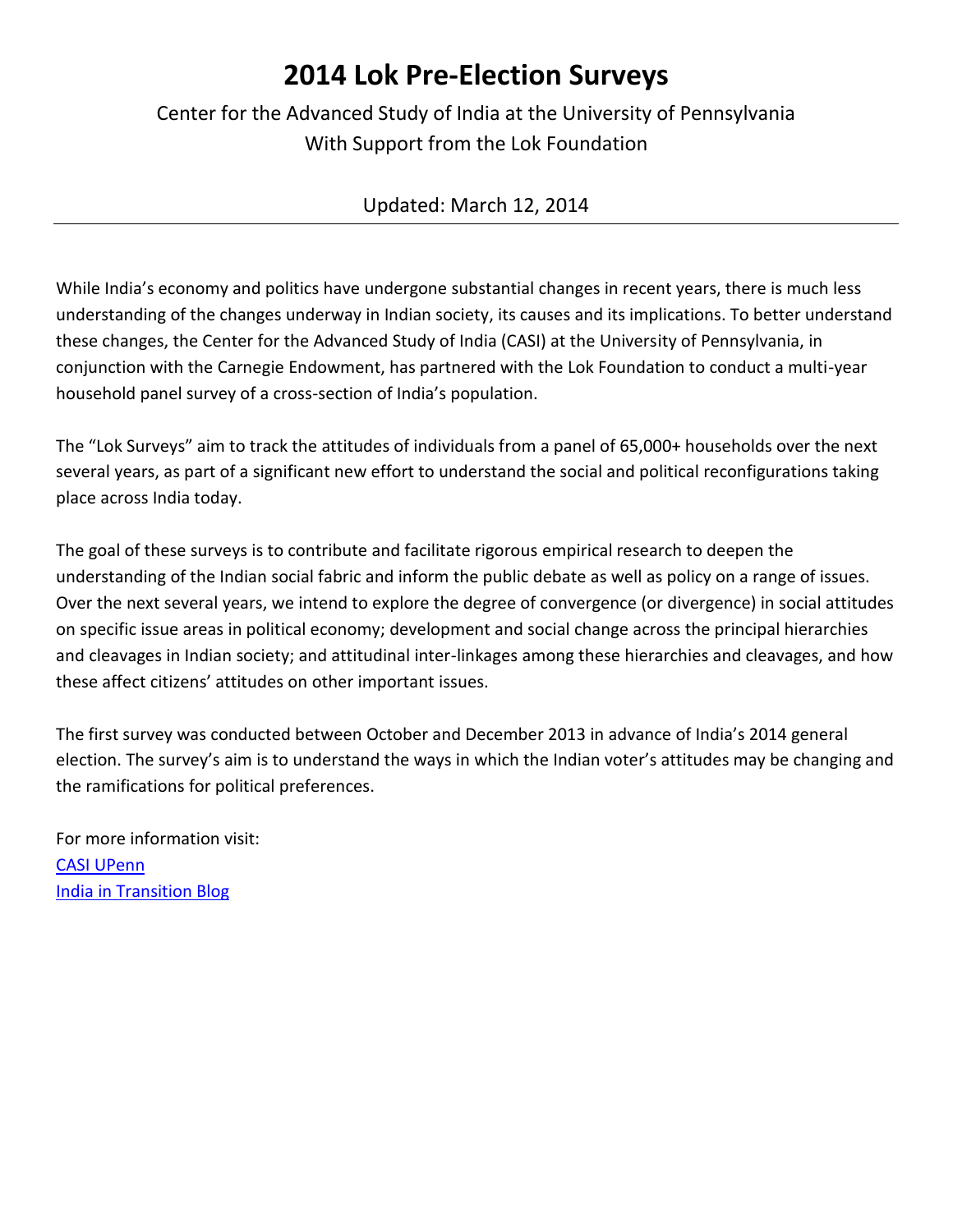

**Projected Vote Shares from Lok 2014 Survey<sup>1</sup>**

 $^1$  Due to inconsistencies and problems in the data, we were unable to predict vote shares for JDU in Bihar and INLD in Haryana. Similar problems occurred in projecting the INC vote share in Odisha, leading us to project the same vote share from 2009 of 33%.

l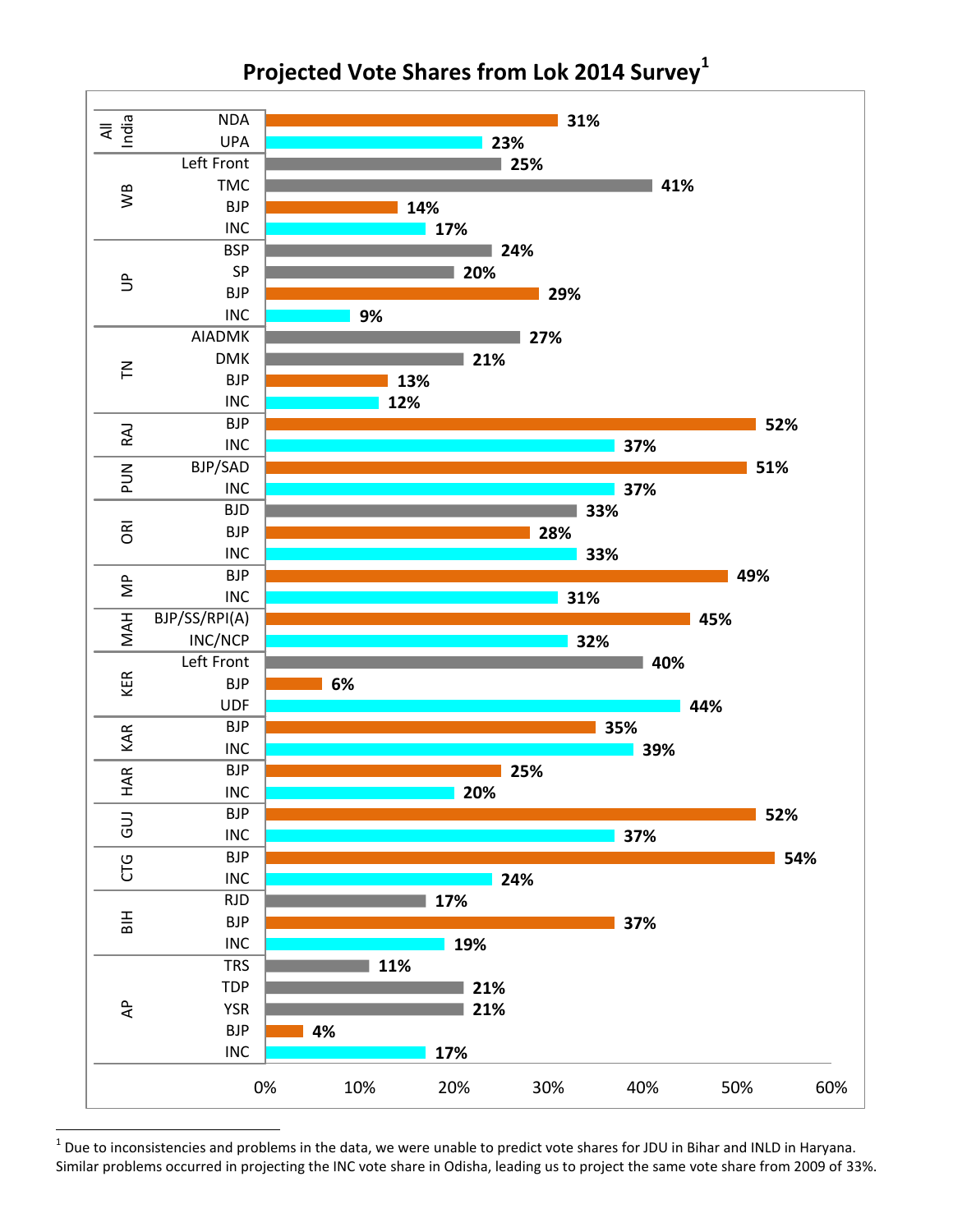## **Lok 2014 Survey State-wise Projections Compared to 2009 Lok Sabha Results**

| <b>State</b>          | <b>Party</b>                   | 2009 | 2014 | <b>Difference</b> |
|-----------------------|--------------------------------|------|------|-------------------|
| <b>Andhra Pradesh</b> | Congress                       | 39%  | 17%  | $-22%$            |
|                       | Bharatiya Janata Party         | 4%   | 4%   | 0%                |
|                       | <b>YSR Congress</b>            | 0%   | 21%  | 21%               |
|                       | <b>Telugu Desam Party</b>      | 25%  | 21%  | $-4%$             |
|                       | Telangana Rashtriya Samiti     | 6%   | 11%  | 5%                |
| <b>Bihar</b>          | Congress                       | 10%  | 19%  | 9%                |
|                       | Bharatiya Janata Party         | 14%  | 37%  | 23%               |
|                       | Rashtriya Janata Dal           | 19%  | 17%  | $-2%$             |
|                       | Janta Dal United               | 24%  |      |                   |
| Chhattisgarh          | Congress                       | 37%  | 24%  | $-13%$            |
|                       | Bharatiya Janata Party         | 45%  | 54%  | 9%                |
|                       | Bahujan Samaj Party            | 5%   |      |                   |
| Gujarat               | Congress                       | 43%  | 37%  | $-6%$             |
|                       | Bharatiya Janata Party         | 47%  | 52%  | 5%                |
| Haryana               | Congress                       | 42%  | 20%  | $-22%$            |
|                       | Bharatiya Janata Party         | 12%  | 25%  | 13%               |
|                       | <b>Indian National Lok Dal</b> | 16%  |      |                   |
| Karnataka             | Congress                       | 38%  | 39%  | 1%                |
|                       | Bharatiya Janata Party         | 42%  | 35%  | $-7%$             |
| Kerala                | <b>United Democratic Front</b> | 48%  | 44%  | $-4%$             |
|                       | Bharatiya Janata Party         | 6%   | 6%   | 0%                |
|                       | Left Front                     | 38%  | 40%  | 2%                |
| Maharashtra           | Cong + NCP                     | 39%  | 32%  | $-7%$             |
|                       | $BJP + SS + RPI(A)$            | 36%  | 45%  | 9%                |
| <b>Madhya Pradesh</b> | Congress                       | 40%  | 31%  | $-9%$             |
|                       | Bharatiya Janata Party         | 43%  | 49%  | 6%                |
| Odisha                | Congress                       | 33%  | 33%  | 0%                |
|                       | Bharatiya Janata Party         | 17%  | 28%  | 11%               |
|                       | Biju Janata Dal                | 37%  | 33%  | $-4%$             |
| Punjab                | Congress                       | 45%  | 37%  | $-8%$             |
|                       | BJP + SAD                      | 44%  | 51%  | 7%                |
| Rajasthan             | Congress                       | 47%  | 37%  | $-10%$            |
|                       | Bharatiya Janata Party         | 37%  | 52%  | 15%               |
| <b>Tamil Nadu</b>     | Congress                       | 15%  | 12%  | $-3%$             |
|                       | Bharatiya Janata Party         | 2%   | 13%  | 11%               |
|                       | <b>DMK</b>                     | 25%  | 21%  | $-4%$             |
|                       | <b>AIADMK</b>                  | 23%  | 27%  | 4%                |
| <b>Uttar Pradesh</b>  | Congress                       | 18%  | 9%   | $-9%$             |
|                       | Bharatiya Janata Party         | 17%  | 29%  | 12%               |
|                       | Samajwadi Party                | 23%  | 20%  | $-3%$             |
|                       | Bahujan Samaj Party            | 27%  | 24%  | $-3%$             |
| <b>West Bengal</b>    | Congress                       | 13%  | 17%  | 4%                |
|                       | Bharatiya Janata Party         | 6%   | 14%  | 8%                |
|                       | All India Trinamool Congress   | 32%  | 41%  | 9%                |
|                       | Left Front                     | 39%  | 25%  | $-14%$            |